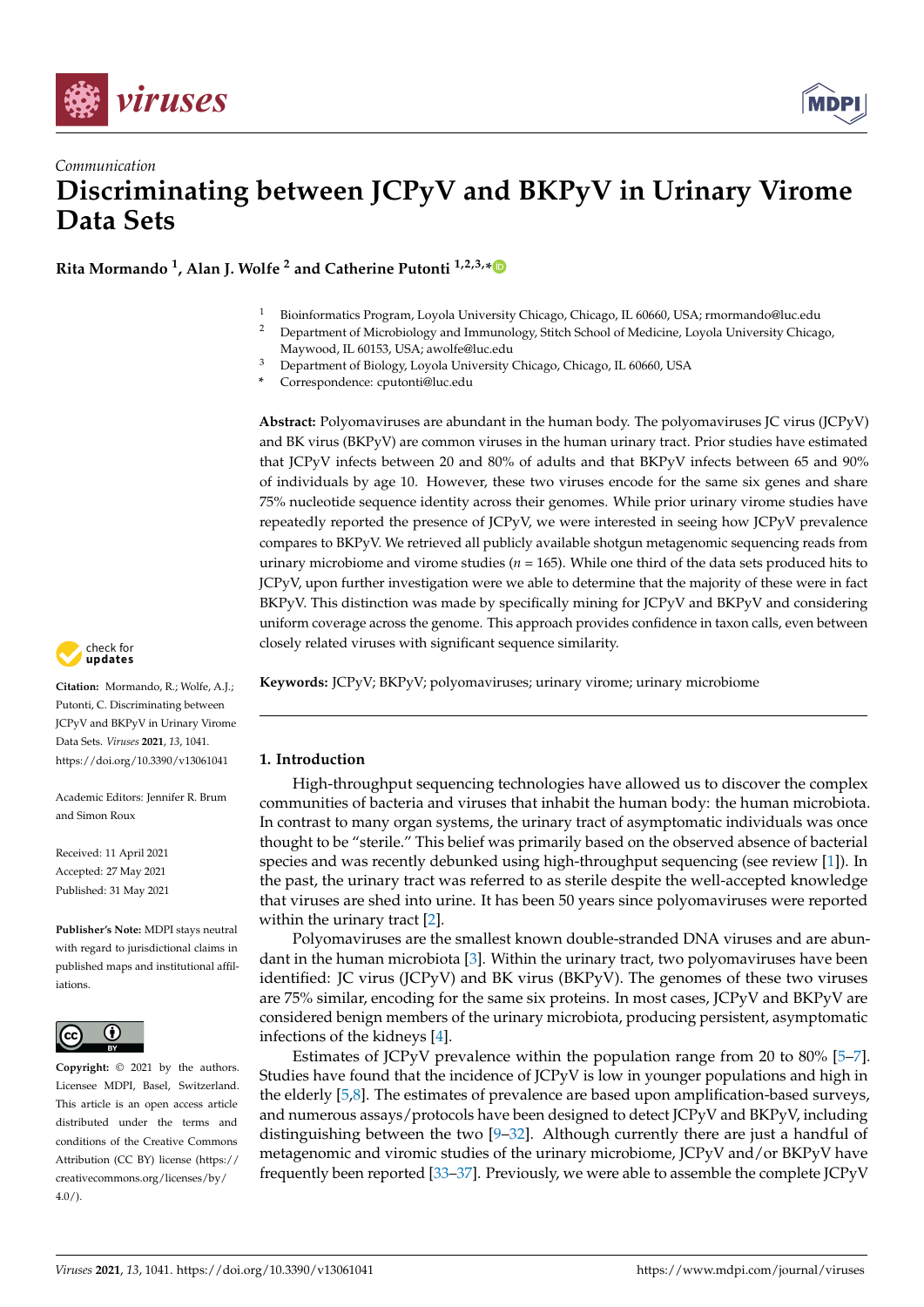genome from the urinary microbiomes of five different women [\[35\]](#page-5-3). This prompted our investigation of JCPyV in the urinary microbiome data sets.

# **2. Materials and Methods**

Publicly available raw reads from metagenomic sequencing of the urinary microbiome were identified from the literature [\[33,](#page-5-1)[36\]](#page-5-4) and retrieved from NCBI's Short Read Archive (SRA) and iMicrobe (summarized in Table [1,](#page-1-0) full details in Table S1). We also included 4 samples sequenced from portable urinals. These publicly available data sets, as well as the urinary microbiome generated as part of this study, were processed as follows: each data set was mapped to a reference genome using Bowtie2 [\[38\]](#page-5-5) through either Geneious Prime (v2.3.2; Biomatters, Ltd., Auckland, NZ) or from the stand-alone application (v.2.3.5). Reference genomes included the JCPyV RefSeq (accession no. NC\_001699.1) and the BKPyV RefSeq (accession no. NC\_001538.1).

| Study                                                                  | <b>Accession No.</b>     | # Samples | # Reads Total        |
|------------------------------------------------------------------------|--------------------------|-----------|----------------------|
| Kidney Transplant Virome [34]                                          | PRJEB28510 <sup>1</sup>  | 27        | 157.5 M <sup>3</sup> |
| Pulmonary Tuberculosis Urinary<br>Microbiome (unpublished)             | PRJNA431965 <sup>1</sup> | 3         | 9.5 M <sup>4</sup>   |
| Microbial Metagenome of UTI [36]                                       | PRJNA385350 <sup>1</sup> | 49        | 532.0 M $^{4}$       |
| Virome in Healthy and BK Disease<br>of Kidney Transplant (unpublished) | PRJNA587166 <sup>1</sup> | 62        | 70.0 M <sup>3</sup>  |
| Virome in Association with UTI [33]                                    | cobian9680 $2$           | 20        | 14.5 M <sup>3</sup>  |
| Portable Urinal Microbiome<br>(unpublished)                            | PRINA399057 <sup>1</sup> | 4         | 228.3 M <sup>4</sup> |

<span id="page-1-0"></span>**Table 1.** Summary of raw read data sets evaluated in this study.

 $^1$  Accession number for NCBI BioProject [\(https://www.ncbi.nlm.nih.gov/bioproject\)](https://www.ncbi.nlm.nih.gov/bioproject);  $^2$  Accession number for iMicrobe [\(https://www.imicrobe.us\)](https://www.imicrobe.us); <sup>3</sup> Sequencing performed for viral community only; <sup>4</sup> Sequencing performed for bacterial and viral community.

Additionally, we sequenced the urinary microbiome of one urine sample in our collection, which was confirmed to be PCR-positive for JCPyV. This urine was collected via transurethral catheterization from a woman with overactive bladder as part of a previous IRB-approved study [\[39\]](#page-5-7). DNA was extracted using a phenol–chloroform protocol with a starting volume of 500 uL urine. The extracted DNA was sent to the Microbial Genome Sequencing Center (Pittsburgh, PA, USA). Libraries were prepared using a method based upon the Illumina Nextera kit (Illumina, Inc., San Diego, CA, USA) and sequenced on the Illumina NextSeq 550 platform. Sequencing produced 93.5 M reads of read length 150 nucleotides. Raw reads have been deposited in SRA; accession number SRR13199001.

#### **3. Results**

In an effort to ascertain the frequency at which JCPyV is detectable within the urinary microbiome, we retrieved all publicly available urinary metagenomic data sets (Table S1). Included in these data sets were samples in which the corresponding published paper indicated that JCPyV was present based upon microbiome sequencing data alone [\[33,](#page-5-1)[36\]](#page-5-4). Of the 165 data sets processed, raw reads mapped to the JCPyV RefSeq sequence (5130 base pairs (bp)) for 59 of the samples (minimum number of reads mapped: 1; maximum number of reads mapped: 336,004; average number of reads mapped: 36,734). Further investigation of the mapped reads, however, revealed that the genome coverage of these reads was unequal; particular genes were mapped with significantly high coverage, whereas others had few or no reads mapped to them (Figure [1A](#page-2-0)). In stipulating that mapped reads must be uniformly distributed across the JCPyV genome (Figure [1B](#page-2-0)), we conclude that with high confidence JCPyV is present in only three samples: accession nos. ERR2798125, ERR2798126, and SRR6519218. The first two samples are from the Kidney Transplant Virome data set [\[34\]](#page-5-6) and the third is from the Pulmonary Tuberculosis Urinary Microbiome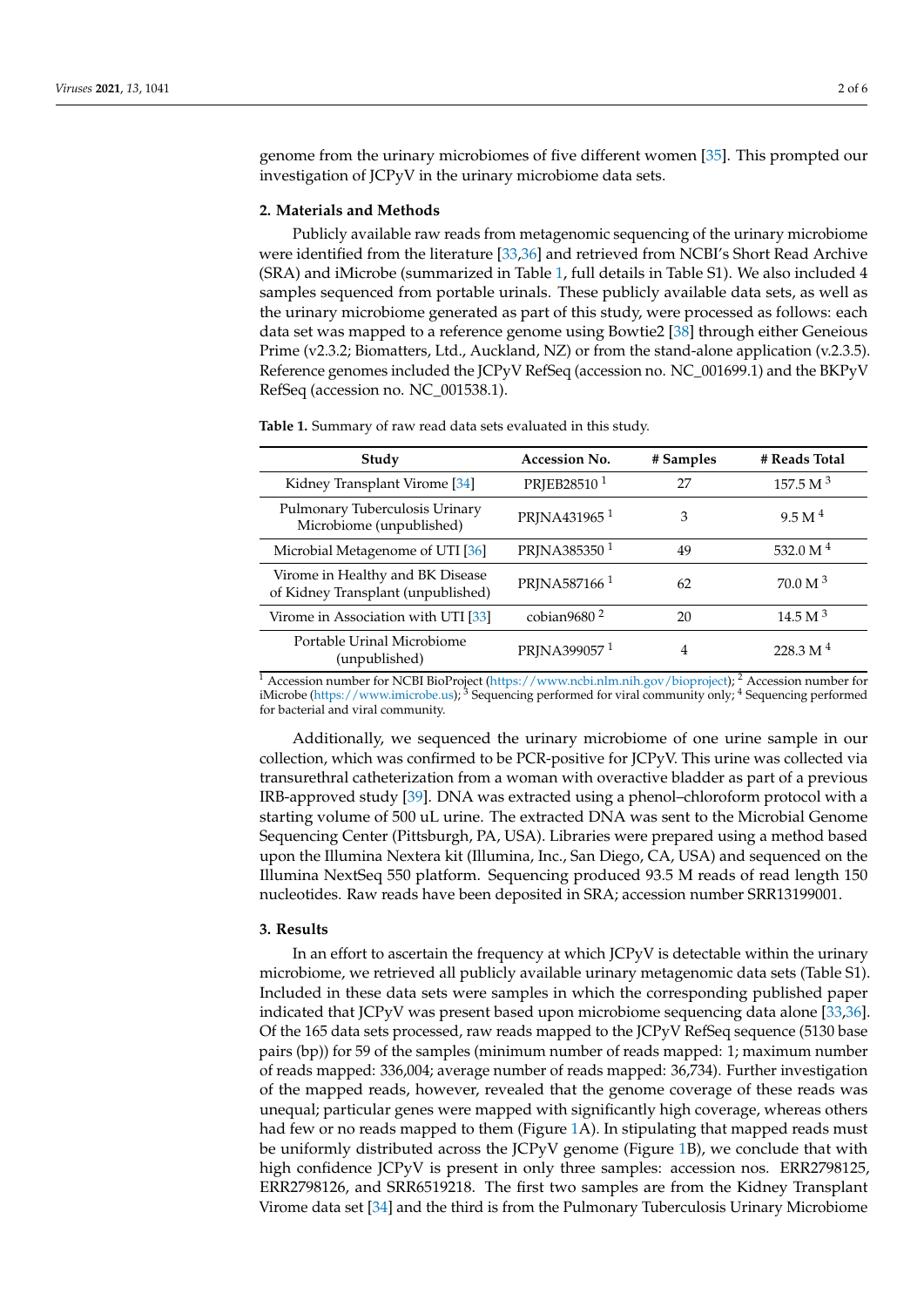data set. For the 56 data sets failing this uniformity test, we mapped the raw reads against the BKPyV RefSeq sequence (5153 bp), finding uniform coverage (Figure [1C](#page-2-0)). Thus, we can conclude that JCPyV is present in only 2% of the samples tested.

<span id="page-2-0"></span>

Figure 1. Raw read coverage of JCPyV and BKPyV reference genomes. (A) Coverage of the JCPyV genome for sample ERR2798128 reads; average coverage (indicated by red bar) was ~1 reads/nucleotide and was concentrated on sequences conserved between JCPyV and BKPyV. (**B**) Coverage of the JCPyV genome for sample ERR2798125 reads; average coverage  $t_{\rm F}$  and bar)  $\frac{900 \text{~meV}}{200 \text{~meV}}$  (C)  $\frac{C}{C}$  reads; at the PVPrV genera for sample EPP2708128 reads (indicated by red bar) ~900 reads/nucleotide. (**C**) Coverage of the BKPyV genome for sample ERR2798128 reads; average (indicated by red bar) ~11 minimum data was averaged at the control of the BKPyV genome for sample ERR27 erage (indicated by red bar) was ~15 reads/nucleotide. coverage (indicated by red bar) was ~15 reads/nucleotide.

Next, we conducted shotgun sequencing for one PCR-positive urine sample to con-that JCPyV could be detected in the urinary metagenome. One pair of reads (of the firm that JCPyV could be detected in the urinary metagenome. One pair of reads (of the 46.7 million pairs) was mapped to the JCPyV RefSeq. These reads were then queried against the nr/nt database via blastn and had 100% query coverage (length 150 bp) and  $100\%$  sequence identity to JCPyV sequences. Both reads map to the large t-antigen coding region. These reads were also compared to BKPyV sequences (Human Polyomavirus 1, taxid: 1891762) via discontiguous blast. The two reads had 99% query coverage and 75% sequence identity and 60% query coverage and 80.22% sequence identity, respectively. This suggests that these reads are in fact representative of JCPyV and not BKPyV.  $T_{\rm c}$  suggests that these reads are in fact representative of  $T_{\rm c}$ Next, we conducted shotgun sequencing for one PCR-positive urine sample to confirm

## **4. Discussion**

urinary microbiomes/viromes amidst other polyomaviruses, namely BKPyV. Making this distinction is paramount if we are to accurately determine the prevalence of JCPyV in the population and begin to explore what role (if any) JCPyV plays in urinary health. This study provides insight into the challenges of definitively identifying JCPyV in

Metagenomic studies of urine samples have repeatedly suggested that JCPyV and BKPyV are both present [33–37]. However, our analysis of 165 publicly available urinary data sets suggests that BKPyV may be mistakenly reported as JCPyV. It is important to note that the data sets examined here (Table 1) were not explicitly looking for JCPyV. Similarly, in our own prior urinary microbiome study [\[35\]](#page-5-3), we were not focused on identifying JCPyV. The current estimates of JCPyV vary widely, from 20 to 80% [\[5–](#page-3-4)[7\]](#page-3-5). This estimate comes from PCR-based or serotype-based assays and the variation reported is largely due to differences in the populations sampled (e.g., age, sex). It is important to note that the metagenomic data sets examined here cannot provide any insight into JCPyV prevalence as they also differ in the populations sampled, as well as in methods of sample collection (e.g., catheterized urine, voided urine, pooled urine samples) and DNA extraction.

Bioinformatic tools designed for analysis of large high-throughput studies often lack the sensitivity required to differentiate between closely related species, a trade-off made in favor of speed. Tools designed to recognize viral sequences in metagenomic data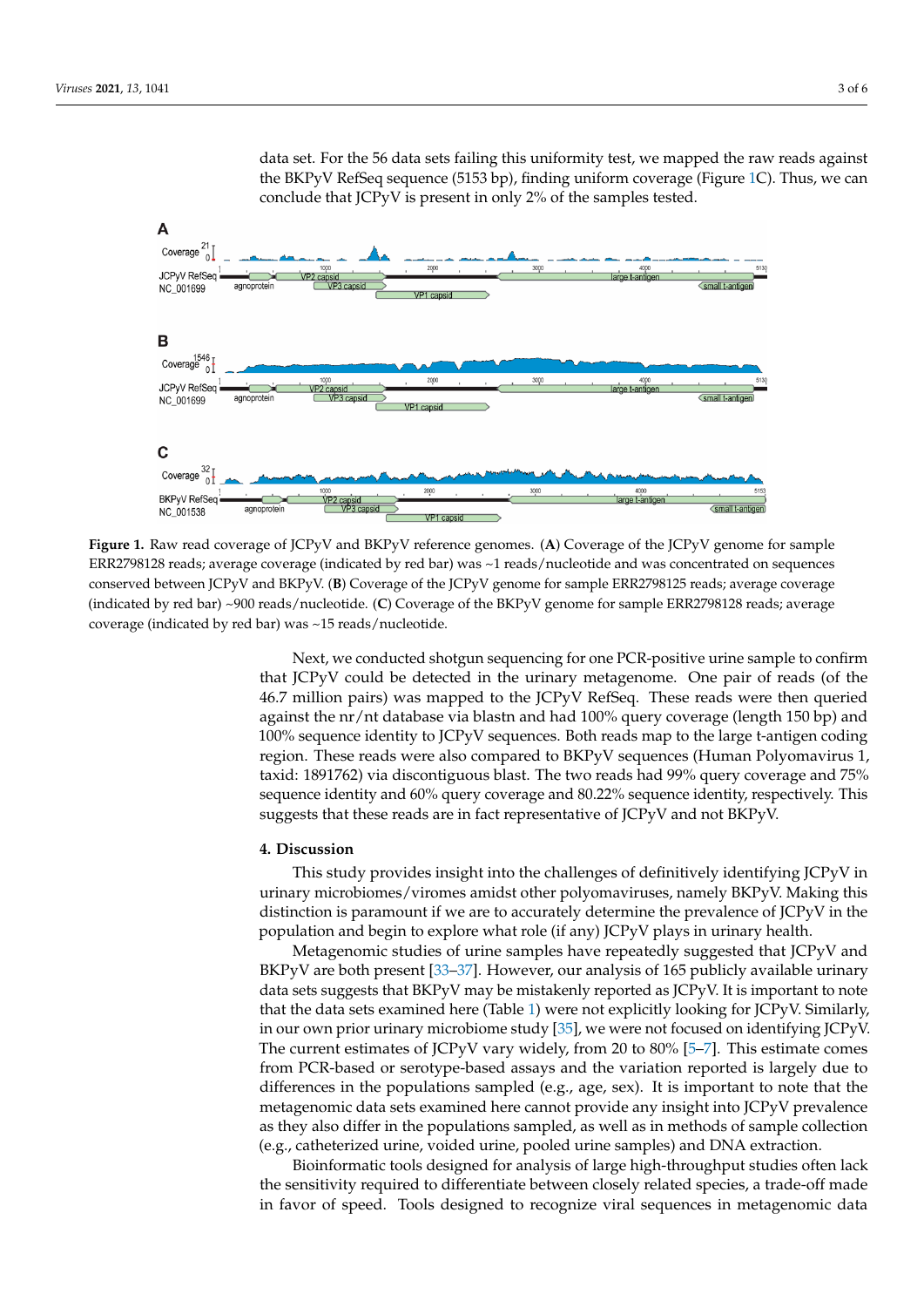sets often rely on the presence of hallmark genes or best BLAST hits to make taxonomic calls [\[40–](#page-5-8)[45\]](#page-5-9). Given the high sequence homology between BKPyV and JCPyV, miscalls of the two polyomaviruses are not surprising. Here, we have shown that these distinctions can only be reliably made by considering each species independently, examining the evenness of read coverage as well as coverage of and homology to unique regions. For rare members of the virome, analysis at the read level may even be necessary. For instance, the urinary metagenome produced as part of this study, which was PCR positive for JCpyV, included two reads to JCPyV. These reads exhibit greater homology to JCPyV than to BKPyV sequences.

Thus, while metagenomic sequencing has significant potential for virus detection, rigorous bioinformatic interrogation is necessary to correctly identify closely related species. Similar to our approach, others have specifically mined metagenomes/viromes in an effort to distinguish between closely related species of interest, e.g., HPV [\[46](#page-5-10)[,47\]](#page-5-11). Based upon our study here, we advocate that evenness of read coverage should be considered as a finishing step in any virome analysis, as it provides confidence in taxon calls.

**Supplementary Materials:** The following are available online at [https://www.mdpi.com/article/10](https://www.mdpi.com/article/10.3390/v13061041/s1) [.3390/v13061041/s1,](https://www.mdpi.com/article/10.3390/v13061041/s1) Table S1: Publicly available metagenomes mined for JCPyV.

**Author Contributions:** Conceptualization, R.M. and C.P.; methodology, C.P.; formal analysis, R.M., A.J.W., and C.P.; investigation, R.M.; writing—original draft preparation, C.P.; writing—review and editing, R.M., A.J.W., and C.P. All authors have read and agreed to the published version of the manuscript.

**Funding:** This research was funded by Loyola University Chicago (RM); the US National Institutes of Health, grant numbers R56 DK104718 and R01 DK104718 (AJW); an Investigator-Initiated grant from the Kimberly Clark Corporation (AJW); and the US National Science foundation, grant number 1661357 (CP).

**Institutional Review Board Statement:** The study was conducted according to the guidelines of the Declaration of Helsinki and approved by the Institutional Review Board of Loyola University Chicago (protocol code LU207152).

**Informed Consent Statement:** Informed consent was obtained from all subjects involved in the study.

**Data Availability Statement:** Raw reads for the urinary metagenome produced in this study have been deposited in SRA; accession number SRR13199001.

**Acknowledgments:** We acknowledge the Loyola Urinary Education and Research Collaborative (LUEREC) clinicians and nurses who assisted in recruitment and the patients who provided the samples for this study.

**Conflicts of Interest:** The authors declare no conflict of interest. The funders had no role in the design of the study; in the collection, analyses, or interpretation of data; in the writing of the manuscript, or in the decision to publish the results.

# **References**

- <span id="page-3-0"></span>1. Neugent, M.L.; Hulyalkar, N.V.; Nguyen, V.H.; Zimmern, P.E.; De Nisco, N.J. Advances in Understanding the Human Urinary Microbiome and Its Potential Role in Urinary Tract Infection. *mBio* **2020**, *11*. [\[CrossRef\]](http://doi.org/10.1128/mBio.00218-20)
- <span id="page-3-1"></span>2. Gardner, S.D.; Field, A.M.; Coleman, D.V.; Hulme, B. New Human Papovavirus (B.K.) Isolated from Urine after Renal Transplantation. *Lancet* **1971**, *1*, 1253–1257. [\[CrossRef\]](http://doi.org/10.1016/S0140-6736(71)91776-4)
- <span id="page-3-2"></span>3. Wylie, K.M.; Mihindukulasuriya, K.A.; Zhou, Y.; Sodergren, E.; Storch, G.A.; Weinstock, G.M. Metagenomic Analysis of Double-Stranded DNA Viruses in Healthy Adults. *BMC Biol.* **2014**, *12*, 71. [\[CrossRef\]](http://doi.org/10.1186/s12915-014-0071-7)
- <span id="page-3-3"></span>4. Pinto, M.; Dobson, S. BK and JC Virus: A Review. *J. Infect.* **2014**, *68* (Suppl. S1), S2–S8. [\[CrossRef\]](http://doi.org/10.1016/j.jinf.2013.09.009) [\[PubMed\]](http://www.ncbi.nlm.nih.gov/pubmed/24119828)
- <span id="page-3-4"></span>5. Kitamura, T.; Kunitake, T.; Guo, J.; Tominaga, T.; Kawabe, K.; Yogo, Y. Transmission of the Human Polyomavirus JC Virus Occurs Both within the Family and Outside the Family. *J. Clin. Microbiol.* **1994**, *32*, 2359–2363. [\[CrossRef\]](http://doi.org/10.1128/jcm.32.10.2359-2363.1994) [\[PubMed\]](http://www.ncbi.nlm.nih.gov/pubmed/7814466)
- 6. Agostini, H.T.; Yanagihara, R.; Davis, V.; Ryschkewitsch, C.F.; Stoner, G.L. Asian Genotypes of JC Virus in Native Americans and in a Pacific Island Population: Markers of Viral Evolution and Human Migration. *Proc. Natl. Acad. Sci. USA* **1997**, *94*, 14542–14546. [\[CrossRef\]](http://doi.org/10.1073/pnas.94.26.14542)
- <span id="page-3-5"></span>7. Bofill-Mas, S.; Girones, R. Excretion and Transmission of JCV in Human Populations. *J. Neurovirol.* **2001**, *7*, 345–349. [\[CrossRef\]](http://doi.org/10.1080/13550280152537210)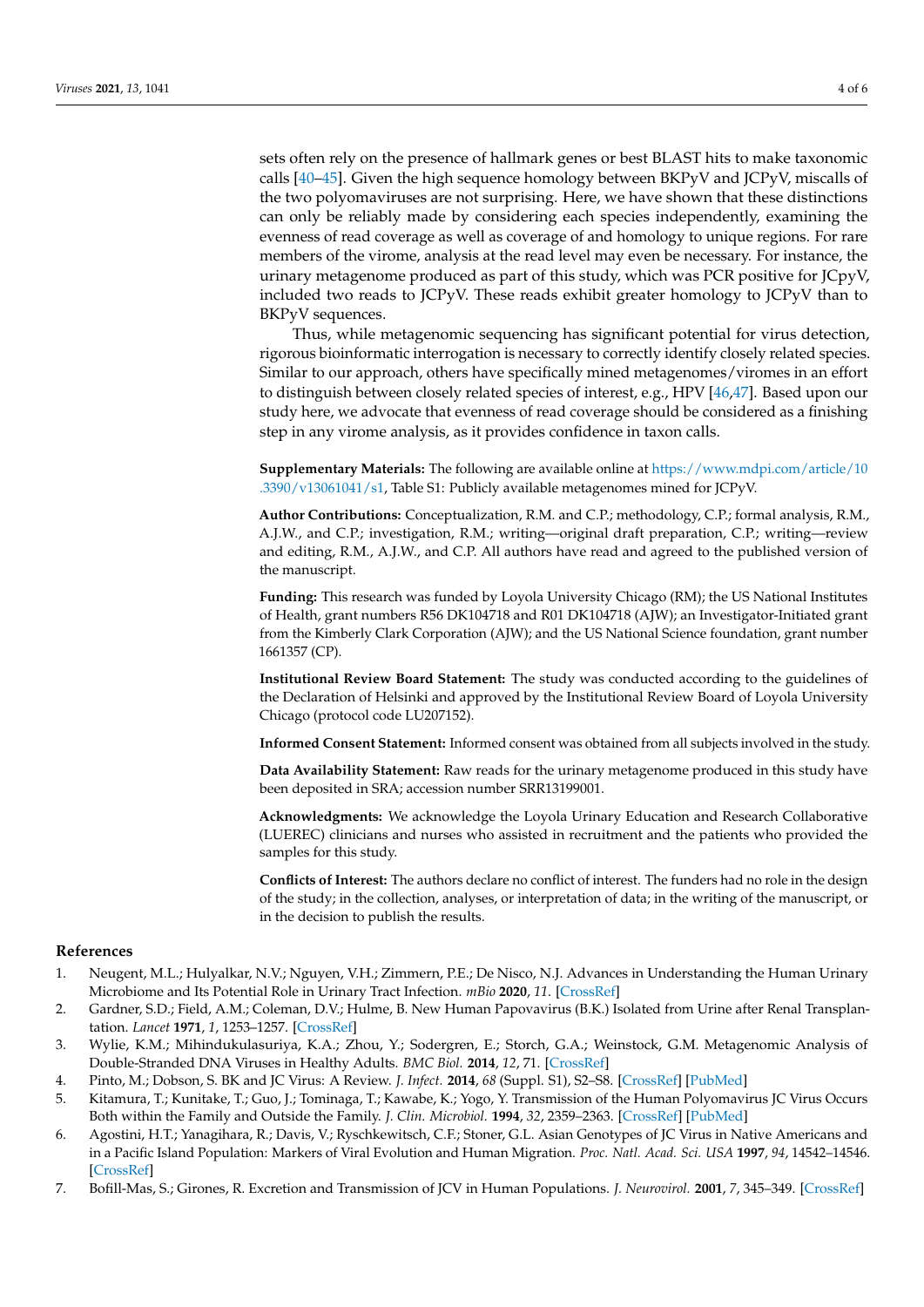- <span id="page-4-0"></span>8. Chang, H.; Wang, M.; Tsai, R.-T.; Lin, H.-S.; Huan, J.-S.; Wang, W.-C.; Chang, D. High Incidence of JC Viruria in JC-Seropositive Older Individuals. *J. Neurovirol.* **2002**, *8*, 447–451. [\[CrossRef\]](http://doi.org/10.1080/13550280260422758)
- <span id="page-4-1"></span>9. Agostini, H.T.; Deckhut, A.; Jobes, D.V.; Girones, R.; Schlunck, G.; Prost, M.G.; Frias, C.; Pérez-Trallero, E.; Ryschkewitsch, C.F.; Stoner, G.L. Genotypes of JC Virus in East, Central and Southwest Europe. *J. Gen. Virol.* **2001**, *82*, 1221–1331. [\[CrossRef\]](http://doi.org/10.1099/0022-1317-82-5-1221)
- 10. Baksh, F.K.; Finkelstein, S.D.; Swalsky, P.A.; Stoner, G.L.; Ryschkewitsch, C.F.; Randhawa, P. Molecular Genotyping of BK and JC Viruses in Human Polyomavirus-Associated Interstitial Nephritis after Renal Transplantation. *Am. J. Kidney Dis.* **2001**, *38*, 354–365. [\[CrossRef\]](http://doi.org/10.1053/ajkd.2001.26101)
- 11. Bogdanovic, G.; Brytting, M.; Cinque, P.; Grandien, M.; Fridell, E.; Ljungman, P.; Lönnqvist, B.; Hammarin, A.L. Nested PCR for Detection of BK Virus and JC Virus DNA. *Clin. Diagn. Virol.* **1994**, *2*, 211–220. [\[CrossRef\]](http://doi.org/10.1016/0928-0197(94)90024-8)
- 12. Cayres-Vallinoto, I.M.V.; Vallinoto, A.C.R.; Azevedo, V.N.; Machado, L.F.A.; Ishak, M.d.O.G.; Ishak, R. Human JCV Infections as a Bio-Anthropological Marker of the Formation of Brazilian Amazonian Populations. *PLoS ONE* **2012**, *7*, e46523. [\[CrossRef\]](http://doi.org/10.1371/journal.pone.0046523) [\[PubMed\]](http://www.ncbi.nlm.nih.gov/pubmed/23071582)
- 13. De Souza, L.M.; Savassi-Ribas, F.; de Almeida, S.G.S.; da Silva, R.N.N.; Baez, C.F.; Zalis, M.G.; Guimarães, M.A.A.M.; Varella, R.B. A Globally Applicable PCR-Based Detection and Discrimination of BK and JC Polyomaviruses. *Rev. Inst. Med. Trop. Sao Paulo* **2018**, *60*, e47. [\[CrossRef\]](http://doi.org/10.1590/s1678-9946201860047)
- 14. Del Valle, L.; Gordon, J.; Assimakopoulou, M.; Enam, S.; Geddes, J.F.; Varakis, J.N.; Katsetos, C.D.; Croul, S.; Khalili, K. Detection of JC Virus DNA Sequences and Expression of the Viral Regulatory Protein T-Antigen in Tumors of the Central Nervous System. *Cancer Res.* **2001**, *61*, 4287–4293. [\[PubMed\]](http://www.ncbi.nlm.nih.gov/pubmed/11358858)
- 15. Dumonceaux, T.J.; Mesa, C.; Severini, A. Internally Controlled Triplex Quantitative PCR Assay for Human Polyomaviruses JC and BK. *J. Clin. Microbiol.* **2008**, *46*, 2829–2836. [\[CrossRef\]](http://doi.org/10.1128/JCM.00844-08) [\[PubMed\]](http://www.ncbi.nlm.nih.gov/pubmed/18614652)
- 16. Dumoulin, A.; Hirsch, H.H. Reevaluating and Optimizing Polyomavirus BK and JC Real-Time PCR Assays to Detect Rare Sequence Polymorphisms. *J. Clin. Microbiol.* **2011**, *49*, 1382–1388. [\[CrossRef\]](http://doi.org/10.1128/JCM.02008-10)
- 17. Funahashi, Y.; Iwata, S.; Ito, Y.; Kojima, S.; Yoshikawa, T.; Hattori, R.; Gotoh, M.; Nishiyama, Y.; Kimura, H. Multiplex Real-Time PCR Assay for Simultaneous Quantification of BK Polyomavirus, JC Polyomavirus, and Adenovirus DNA. *J. Clin. Microbiol.* **2010**, *48*, 825–830. [\[CrossRef\]](http://doi.org/10.1128/JCM.01699-09)
- 18. Giovannelli, I.; Ciccone, N.; Vaggelli, G.; Malva, N.D.; Torricelli, F.; Rossolini, G.M.; Giannecchini, S. Utility of Droplet Digital PCR for the Quantitative Detection of Polyomavirus JC in Clinical Samples. *J. Clin. Virol.* **2016**, *82*, 70–75. [\[CrossRef\]](http://doi.org/10.1016/j.jcv.2016.07.008)
- 19. Haghighi, M.F.; Seyyedi, N.; Farhadi, A.; Zare, F.; Kasraian, L.; Refiei Dehbidi, G.R.; Ranjbaran, R.; Behzad-Behbahani, A. Polyomaviruses BK and JC DNA Infection in Peripheral Blood Cells from Blood Donors. *Braz. J. Infect. Dis.* **2019**, *23*, 22–26. [\[CrossRef\]](http://doi.org/10.1016/j.bjid.2019.01.005)
- 20. Hori, R.; Murai, Y.; Tsuneyama, K.; Abdel-Aziz, H.O.; Nomoto, K.; Takahashi, H.; Cheng, C.; Kuchina, T.; Harman, B.V.; Takano, Y. Detection of JC Virus DNA Sequences in Colorectal Cancers in Japan. *Virchows Archiv* **2005**, *447*, 723–730. [\[CrossRef\]](http://doi.org/10.1007/s00428-005-0014-3)
- 21. Hussain, I.; Tasneem, F.; Umer, M.; Pervaiz, A.; Raza, M.; Arshad, M.I.; Shahzad, N. Specific and Quantitative Detection of Human Polyomaviruses BKPyV and JCPyV in the Healthy Pakistani Population. *Virol. J.* **2017**, *14*, 86. [\[CrossRef\]](http://doi.org/10.1186/s12985-017-0752-2) [\[PubMed\]](http://www.ncbi.nlm.nih.gov/pubmed/28438210)
- 22. Karalic, D.; Lazarevic, I.; Knezevic, A.; Cupic, M.; Jevtovic, D.; Jovanovic, T. Distribution of JC Virus Genotypes among Serbian Patients Infected with HIV and in Healthy Donors. *J. Med. Virol.* **2014**, *86*, 411–418. [\[CrossRef\]](http://doi.org/10.1002/jmv.23796)
- 23. Kruzel-Davila, E.; Divers, J.; Russell, G.B.; Kra-Oz, Z.; Cohen, M.S.; Langefeld, C.D.; Ma, L.; Lyles, D.S.; Hicks, P.J.; Skorecki, K.L.; et al. JC Viruria Is Associated with Reduced Risk of Diabetic Kidney Disease. *J. Clin. Endocrinol. Metab.* **2019**, *104*, 2286–2294. [\[CrossRef\]](http://doi.org/10.1210/jc.2018-02482) [\[PubMed\]](http://www.ncbi.nlm.nih.gov/pubmed/30715336)
- 24. Makvandi, M.; Mombeini, H.; Haghighi, S.B.; Dastoorpoor, M.; Khodadad, N.; Babaahmadi, M.K.; Tabasi, M.; Pirmoradi, R. Molecular Epidemiology of JC Polyomavirus in HIV-Infected Patients and Healthy Individuals from Iran. *Braz. J. Microbiol.* **2020**, *51*, 37–43. [\[CrossRef\]](http://doi.org/10.1007/s42770-019-00117-y) [\[PubMed\]](http://www.ncbi.nlm.nih.gov/pubmed/31364012)
- 25. McNees, A.L.; White, Z.S.; Zanwar, P.; Vilchez, R.A.; Butel, J.S. Specific and Quantitative Detection of Human Polyomaviruses BKV, JCV, and SV40 by Real Time PCR. *J. Clin. Virol.* **2005**, *34*, 52–62. [\[CrossRef\]](http://doi.org/10.1016/j.jcv.2004.12.018) [\[PubMed\]](http://www.ncbi.nlm.nih.gov/pubmed/16087125)
- 26. Merlino, C.; Bergallo, M.; Daniele, R.; Ponzi, A.N.; Cavallo, R. BKV-DNA and JCV-DNA Co-Quantification Assay to Evaluate Viral Load in Urine and Serum. *Mol. Biotechnol.* **2005**, *30*, 1–8. [\[CrossRef\]](http://doi.org/10.1385/MB:30:1:001)
- 27. Pal, A.; Sirota, L.; Maudru, T.; Peden, K.; Lewis, A.M. Real-Time, Quantitative PCR Assays for the Detection of Virus-Specific DNA in Samples with Mixed Populations of Polyomaviruses. *J. Virol. Methods* **2006**, *135*, 32–42. [\[CrossRef\]](http://doi.org/10.1016/j.jviromet.2006.01.018)
- 28. Rafique, A.; Jiang, S.C. Genetic Diversity of Human Polyomavirus JCPyV in Southern California Wastewater. *J. Water Health* **2008**, *6*, 533–538. [\[CrossRef\]](http://doi.org/10.2166/wh.2008.067)
- 29. Rencic, A.; Gordon, J.; Otte, J.; Curtis, M.; Kovatich, A.; Zoltick, P.; Khalili, K.; Andrews, D. Detection of JC Virus DNA Sequence and Expression of the Viral Oncoprotein, Tumor Antigen, in Brain of Immunocompetent Patient with Oligoastrocytoma. *Proc. Natl. Acad. Sci. USA* **1996**, *93*, 7352–7357. [\[CrossRef\]](http://doi.org/10.1073/pnas.93.14.7352)
- 30. Ryschkewitsch, C.; Jensen, P.; Hou, J.; Fahle, G.; Fischer, S.; Major, E.O. Comparison of PCR-Southern Hybridization and Quantitative Real-Time PCR for the Detection of JC and BK Viral Nucleotide Sequences in Urine and Cerebrospinal Fluid. *J. Virol. Methods* **2004**, *121*, 217–221. [\[CrossRef\]](http://doi.org/10.1016/j.jviromet.2004.06.021)
- 31. Sehbani, L.; Kabamba-Mukadi, B.; Vandenbroucke, A.-T.; Bodéus, M.; Goubau, P. Specific and Quantitative Detection of Human Polyomaviruses BKV and JCV by LightCycler Real-Time PCR. *J. Clin. Virol.* **2006**, *36*, 159–162. [\[CrossRef\]](http://doi.org/10.1016/j.jcv.2006.01.013)